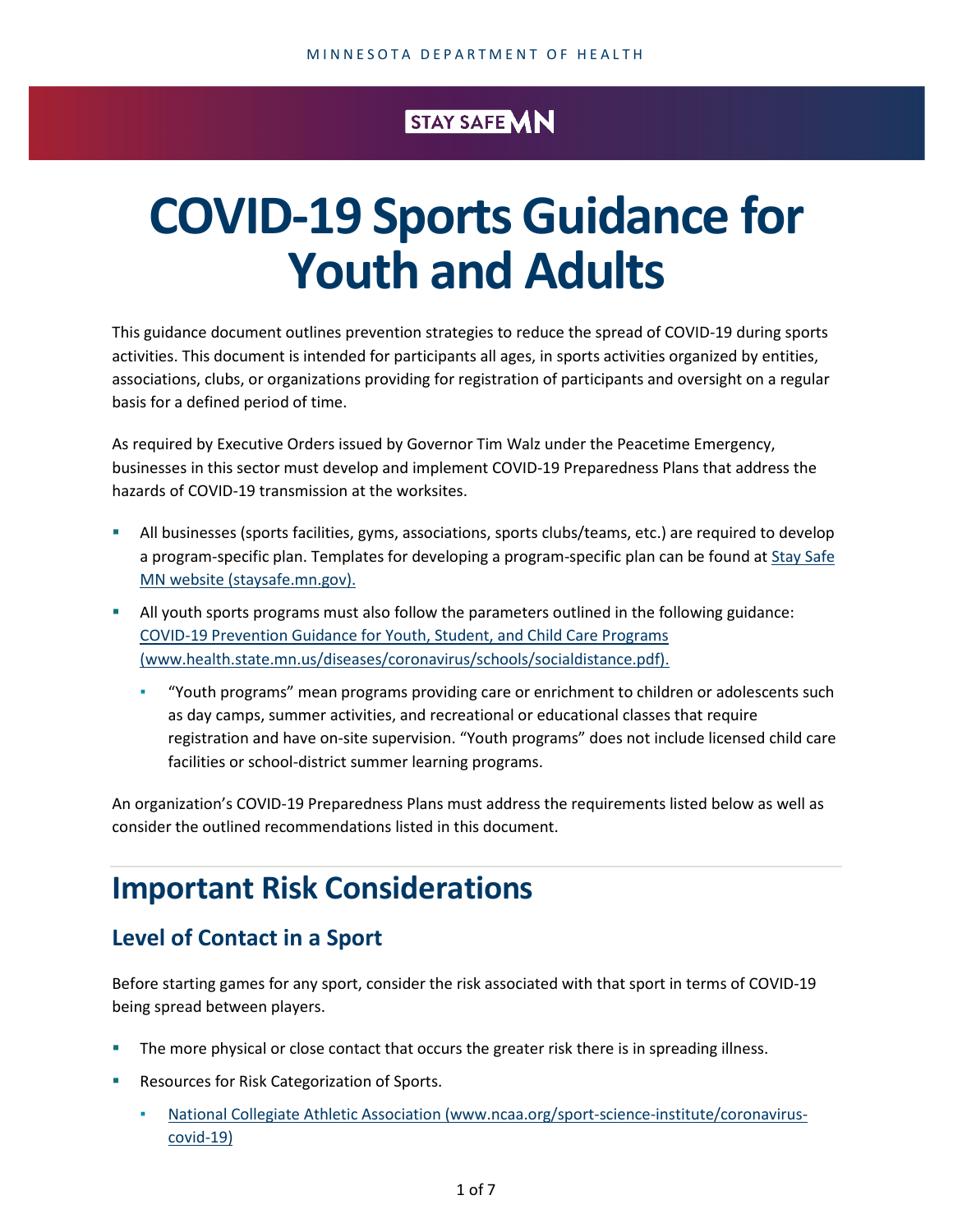- **United States Olympic and Paralympic Committee Coronavirus Updates** [\(https://www.teamusa.org/Coronavirus\)](https://www.teamusa.org/Coronavirus) Under the "Return to Training and Sport Event Planning" tab, select the Sport Event Planning.
- **National Federation of State High School Association's Guidance for Opening up High School** [Athletics and Activities \(https://nfhs.org/media/3812287/2020-nfhs-guidance-for-opening-up](https://nfhs.org/media/3812287/2020-nfhs-guidance-for-opening-up-high-school-athletics-and-activities-nfhs-smac-may-15_2020-final.pdf)[high-school-athletics-and-activities-nfhs-smac-may-15\\_2020-final.pdf\)](https://nfhs.org/media/3812287/2020-nfhs-guidance-for-opening-up-high-school-athletics-and-activities-nfhs-smac-may-15_2020-final.pdf)

#### **Know Before you Play**

There may be an increased risk of COVID-19 when participating in a game or tournament, and COVID-19 activity may be different in different regions of the state, also contributing to a possible increase in risk.

Traveling out of state to participate in sports activities is strongly discouraged. However, if teams are considering traveling to other regions or states for games, they should be aware of COVID-19 activity to inform their decision. See:

- For Minnesota:
	- **MDH Situation Update for COVID-19** [\(www.health.state.mn.us/diseases/coronavirus/situation.html\),](http://www.health.state.mn.us/diseases/coronavirus/situation.html)
	- [Governor's COVID-19 Dashboard \(mn.gov/covid19\)](https://mn.gov/covid19/)
- For the broader United States:
	- Johns Hopkins University of Medicine COVID-19 United States Cases by County [\(coronavirus.jhu.edu/us-map\)](https://coronavirus.jhu.edu/us-map)
	- **EXECT:** Center's Disease Control and Prevention (CDC) Cases in the U.S. [\(www.cdc.gov/coronavirus/2019-ncov/cases-updates/cases-in-us.html\).](https://www.cdc.gov/coronavirus/2019-ncov/cases-updates/cases-in-us.html)

#### **Requirements for holding games, scrimmages, and practices**

- $\checkmark$  Capacity requirements.
	- $\circ$  For youth and adult organized sports, pod sizes for non-game activities (training, practicing) cannot exceed 25 people per pod, either inside and outside. Pod count is composed of players and coaches.
	- $\circ$  Games (played indoors or outdoors) can have the total number of players, coaches, referees, umpires, etc. as needed to hold the game just as long as the total number of people is not exceeding the total number allowed by the venue or facility (check capacity limits).
- $\checkmark$  Create protocols that minimize crowding at practices.
	- Friends and family should not attend practices to avoid crowding.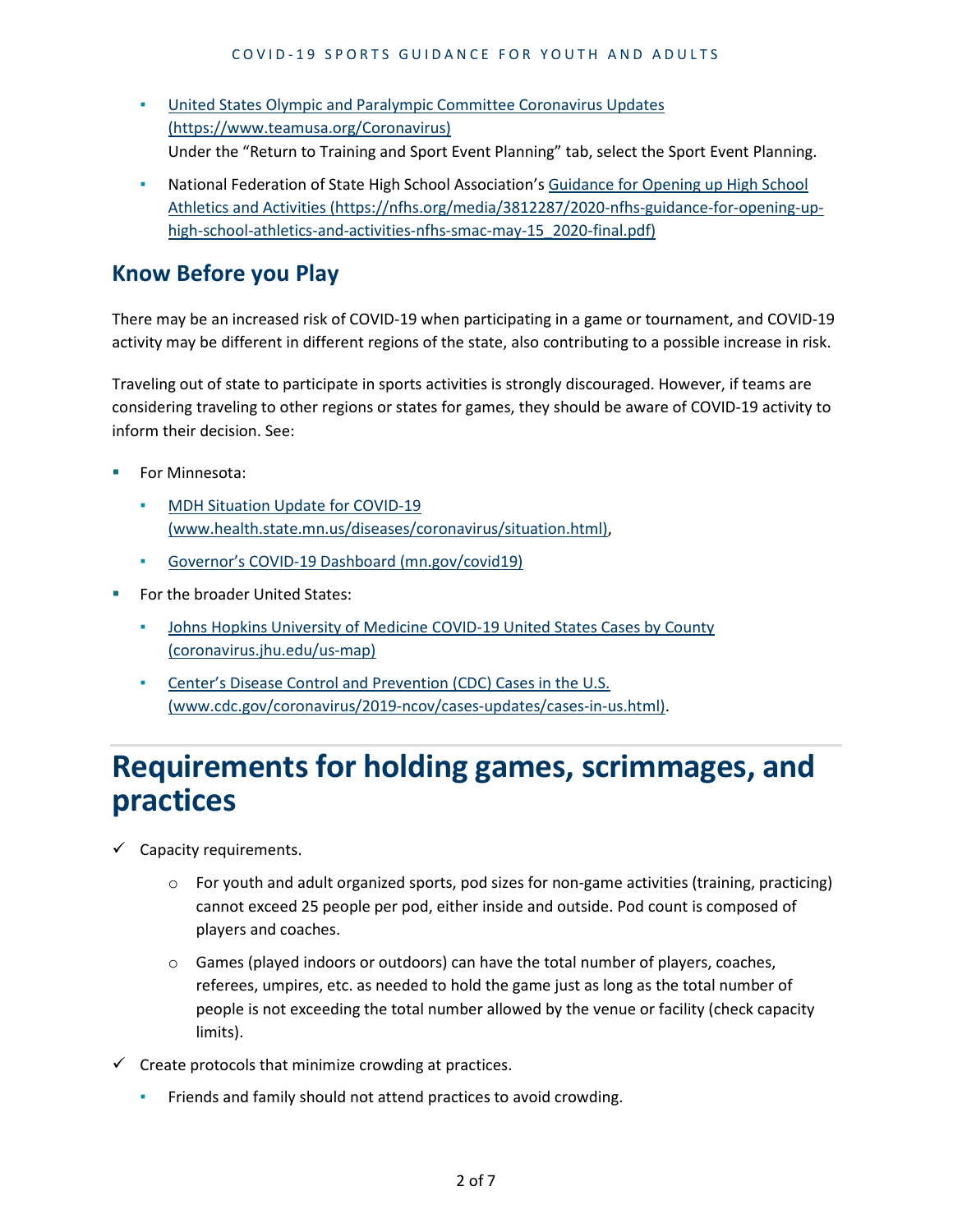- **.** If necessary for spectators to be at practices, ensure that six foot social distancing between households is being adhered to and venue/facility guidance is being followed.
- $\checkmark$  Games, scrimmages, or practices in an outdoor public area are subject to the social gathering limit. The current social gathering size limit in outdoor public settings is 25, and applies to activities not being held in a facility or other type of venue. This capacity of 25 includes players, coaches, spectators, etc.
- $\checkmark$  Select an appropriate venue for your competition.
	- Consider the size of the team(s) (including players and staff) and whether the limited capacity of the venue (indoor or outdoor) is able to accommodate the team(s)
		- **Check the capacity restrictions with the venue**
		- **EXECTE:** Facility and venue guidance is available at Minnesota Stay Safe Guidance [\(https://staysafe.mn.gov/industry-guidance/index.jsp\).](https://staysafe.mn.gov/industry-guidance/index.jsp) Including:
			- [Operational Guidance for Outdoor Recreational Activities](https://staysafe.mn.gov/industry-guidance/outdoor-recreation.jsp) [\(https://staysafe.mn.gov/industry-guidance/outdoor-recreation.jsp\)](https://staysafe.mn.gov/industry-guidance/outdoor-recreation.jsp)
			- [Guidance for Entertainment Facilities \(https://staysafe.mn.gov/industry](https://staysafe.mn.gov/industry-guidance/entertainment.jsp)[guidance/entertainment.jsp\)](https://staysafe.mn.gov/industry-guidance/entertainment.jsp)
				- Recreational Entertainment Venues [\(https://mn.gov/deed/assets/recreational](https://mn.gov/deed/assets/recreational-entertainment-industry-guidance-acc_tcm1045-434886.pdf)[entertainment-industry-guidance-acc\\_tcm1045-434886.pdf\)](https://mn.gov/deed/assets/recreational-entertainment-industry-guidance-acc_tcm1045-434886.pdf)
		- **EXED A visual guide to capacity limits can be found here:** Minnesota's Stay Safe Plan [\(https://mn.gov/covid19/for-minnesotans/stay-safe-mn/stay-safe-plan.jsp\).](https://mn.gov/covid19/for-minnesotans/stay-safe-mn/stay-safe-plan.jsp)
- $\checkmark$  Adhere to social distancing requirements.
	- Maintain 6 feet between participants when they are not playing (on the bench, in the dugout, on the sideline, etc.).
	- **•** Maintain social distancing of 6 feet from other households during drop off/pick up of players.
- $\checkmark$  Follow face covering requirements.
	- As of July 25, 2020, per the Governor's Executive Order, people in Minnesota will be required to wear a face covering in all public indoor spaces and indoor businesses.
		- **This Executive Order includes exemptions for people who are unable to wear or tolerate a** face covering due to medical or other reasons. There are also situations in which a face covering may be temporarily removed or where face coverings are not required. For example, a person may temporarily remove their face covering when participating as an athlete in an organized sport in an indoor business or public indoor space while the level of exertion makes it difficult to wear a face covering.
		- **EXECO** Face coverings are strongly encouraged, but not required, when participating as an athlete in an indoor or outdoor organized sport, to the extent possible when social distancing is not being maintained.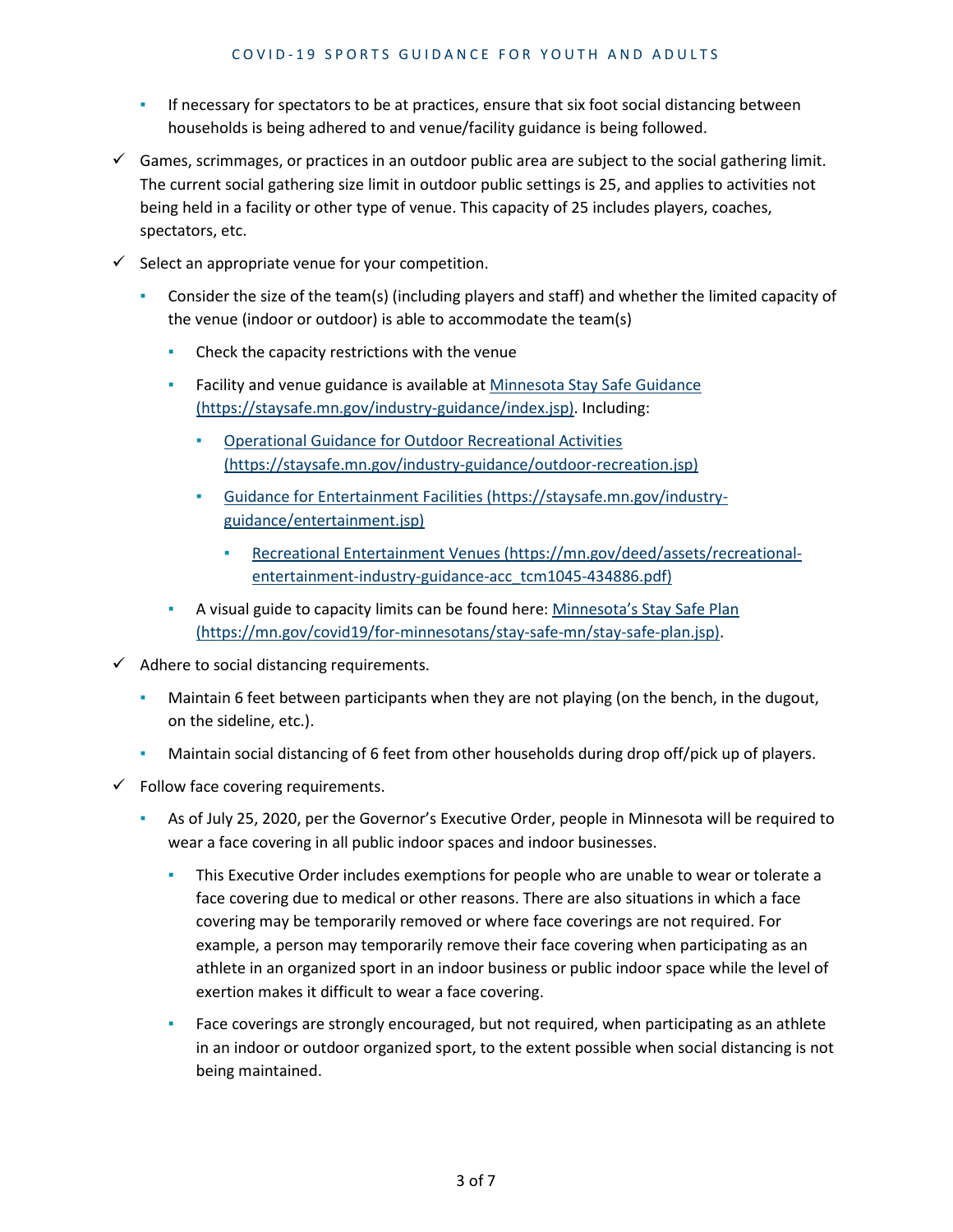#### COVID - 19 SPORTS GUID ANCE FOR YOUTH AND A DULTS

More information about face covering requirements and exemptions is available on the MDH website a[t Masks and face coverings](https://www.health.state.mn.us/diseases/coronavirus/prevention.html#masks)  [\(https://www.health.state.mn.us/diseases/coronavirus/prevention.html#masks\).](https://www.health.state.mn.us/diseases/coronavirus/prevention.html#masks)

- **•** Additional information is also provided at these web pages: Face Covering Requirements [and Recommendations under Executive Order 20-81](https://www.health.state.mn.us/diseases/coronavirus/facecover.html)  [\(https://www.health.state.mn.us/diseases/coronavirus/facecover.html\)](https://www.health.state.mn.us/diseases/coronavirus/facecover.html) and [Frequently](https://www.health.state.mn.us/diseases/coronavirus/facecoverfaq.html)  [Asked Questions About the Requirement to Wear Face Coverings](https://www.health.state.mn.us/diseases/coronavirus/facecoverfaq.html)  [\(https://www.health.state.mn.us/diseases/coronavirus/facecoverfaq.html\).](https://www.health.state.mn.us/diseases/coronavirus/facecoverfaq.html)
- $\checkmark$  Create protocols to maintain health checks and screening of participants and staff/volunteers.
	- Any staff, volunteers, or participants who are sick must stay home.
	- **EXECT Have policies in place outlining the process for those who become sick while participating in a** sport.
	- **EXE** Be aware that persons can get a positive COVID-19 test even if they do not have symptoms.
- $\checkmark$  Identify a plan administrator for your organization's COVID-19 plan.
	- Communicate your COVID-19 plan with to officials, umpires, and trainers.
	- **·** This should include expectations around screening, face coverings, and other prevention efforts.
	- **Plan templates are available at Stay Safe Guidance for All Business Entities** [\(https://staysafe.mn.gov/industry-guidance/all-businesses.jsp\).](https://staysafe.mn.gov/industry-guidance/all-businesses.jsp)
- $\checkmark$  Create protocols that are considerate of coaches, staff, players, volunteers, and participants at highest risk of complications from COVID-19.
	- People Who Are at Increased Risk for Severe Illness [\(www.cdc.gov/coronavirus/2019](https://www.cdc.gov/coronavirus/2019-ncov/need-extra-precautions/people-at-increased-risk.html) [ncov/need-extra-precautions/people-at-higher-risk.html\)](https://www.cdc.gov/coronavirus/2019-ncov/need-extra-precautions/people-at-increased-risk.html)
	- **EXECUTE:** Executive Order 20-55, Protecting the Rights and Health of At Risk Populations during the [COVID-19 Peacetime Emergency \(PDF\) \(www.leg.state.mn.us/archive/execorders/20-55.pdf\)](http://www.leg.state.mn.us/archive/execorders/20-55.pdf)

## **Recommendations for returning to play**

- $\checkmark$  While this guidance is directed at resuming games, scrimmages, and practices, MDH recommends a phased approach for returning to games. For example, consider the following for implementing a phased approach: MDH recommends the following strategy and example as a way to phase into competition:
	- Begin with intra-team scrimmages as part of practice.
	- Two weeks later, focus on playing teams in your local community, local club, or local organization.
	- **EXECT** After another two weeks, consider expanding to teams beyond your local community, but consider COVID-19 case activity level and risk in those communities when making travel decisions.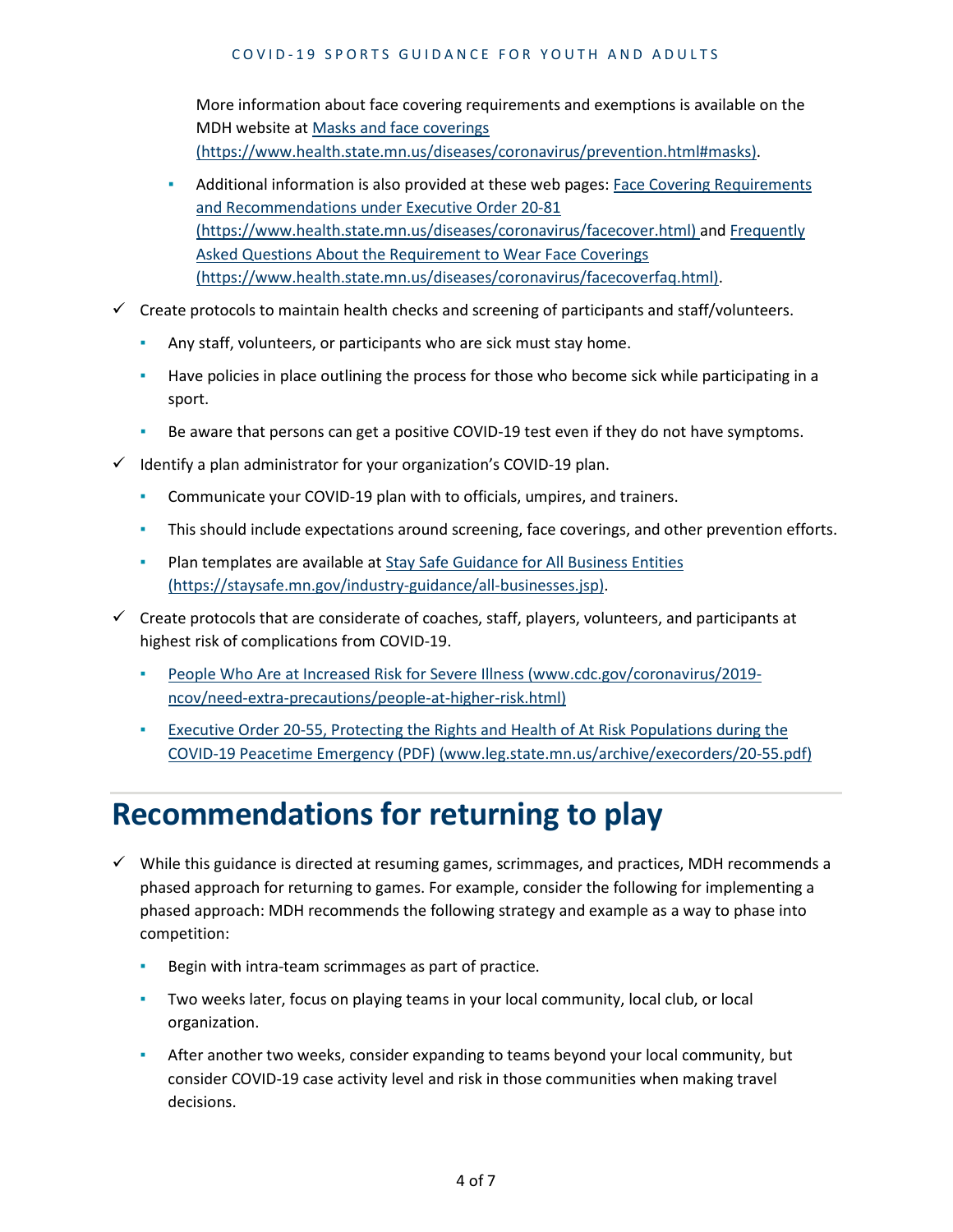- $\checkmark$  Before returning to play, refer to your national sports association or conference guidance on how to return to play, or general national and state guidance on how to re-open sports safely. See links to various associations listed in the sport-specific resources for return to play section' at the end of this document.
- $\checkmark$  Consider whether contact in the sport can be modified. For example, can contact be reduced among players during practice, and even during games in order to limit close contact?
- $\checkmark$  Consider whether practices/games can occur outside, as in general, being outside reduces the risk of COVID-19 transmission.
- $\checkmark$  Minimize sharing of objects.
	- Do not share individual water bottles, community snacks, or towels.
	- Encourage use of dedicated personal equipment such as bats, mitts, rackets, etc.

#### **If a member of your team or organization has COVID-19**

- If a case of COVID-19 is reported to you, notify MDH by email at [health.sports.covid19@state.mn.us.](mailto:health.sports.covid19@state.mn.us) MDH will be available to answer any questions you have and can provide guidance. MDH also has template notification letters for close contacts or others on the team who may have questions about their risk of COVID-19.
- $\checkmark$  MDH/LPH will interview the case or parent/guardian, determine the dates when the case was infectious, identify anyone that may have been exposed, and collect contact information for those individuals.
	- People identified as exposed (close contacts) are those who spent at least 15 minutes within 6 feet of the case while the case was infectious (the infectious period starts 2 days before symptom onset, or 2 days before the case was tested, if they had no symptoms).
	- Exposed persons (close contacts) will need to quarantine for 14 days from the last contact with the COVID-19 case.
	- **·** If necessary, MDH may contact your organization for information on close contacts.
	- **EXECT** It is important to keep rosters of who was at practices and games each day so we can do contact tracing quickly. For more information on how we do contact tracing, see [Tracing COVID-19](https://www.health.state.mn.us/diseases/coronavirus/tracing.html) [\(https://www.health.state.mn.us/diseases/coronavirus/tracing.html\).](https://www.health.state.mn.us/diseases/coronavirus/tracing.html)
	- **You can find more information on what contacts need to do at What To Do if You Have Had** [Close Conact With a Person With COVID-19](https://www.health.state.mn.us/diseases/coronavirus/contact.pdf) [\(https://www.health.state.mn.us/diseases/coronavirus/contact.pdf\).](https://www.health.state.mn.us/diseases/coronavirus/contact.pdf)
	- Individuals who are sick with COVID-19 will need to stay out for a period of time. You can find most up to date information on these recommendations at If You Are Sick [\(https://www.health.state.mn.us/diseases/coronavirus/sick.html\).](https://www.health.state.mn.us/diseases/coronavirus/sick.html)
- $\checkmark$  In general, you do not need to cancel practice or games once you hear of a case. If such steps are needed, MDH/LPH will reach out to you and work with you to determine next steps.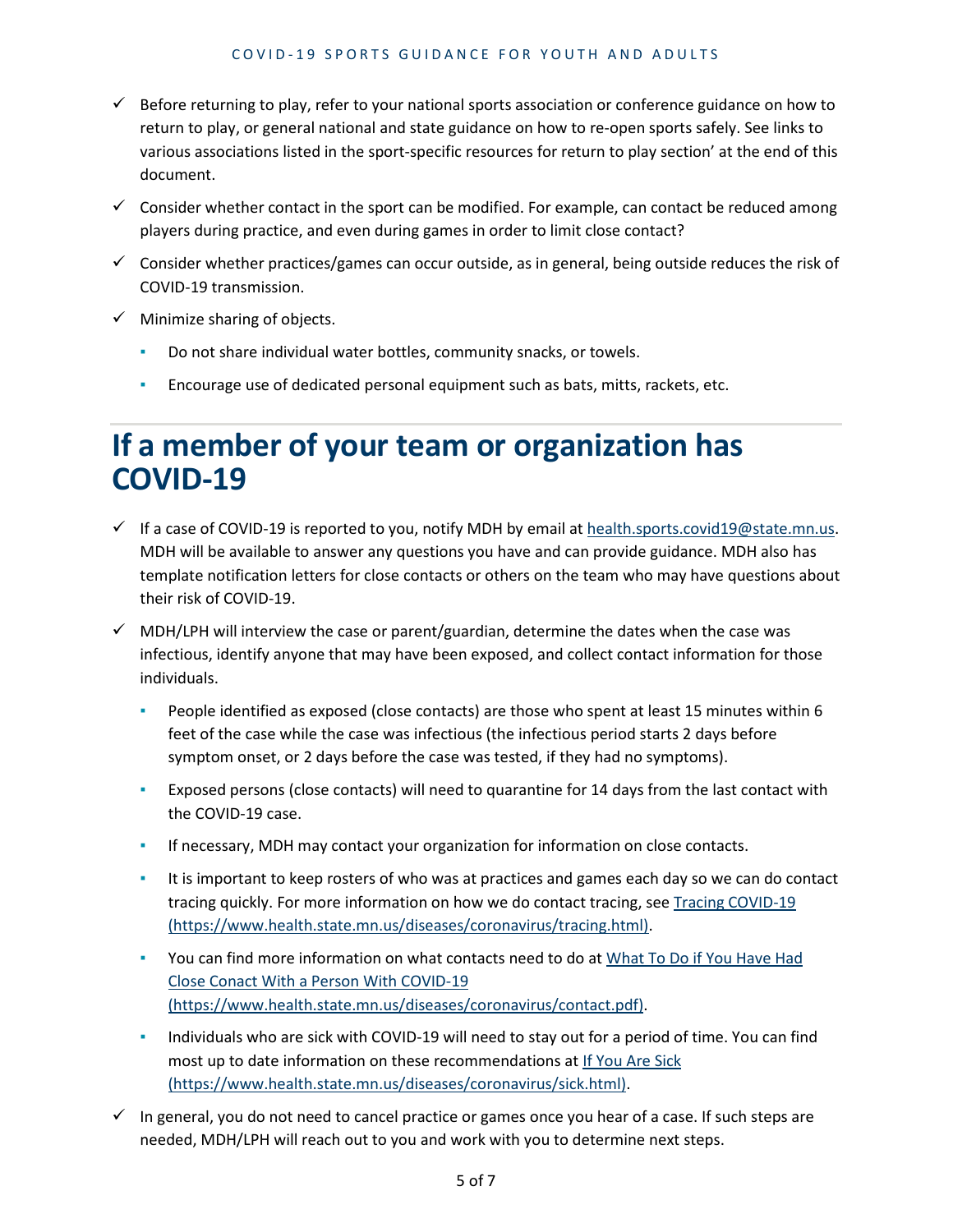$\checkmark$  If you know you have a case but haven't heard from MDH or LPH and you still have concerns or need notification resources, please email us at [health.sports.covid19@state.mn.us.](mailto:health.sports.covid19@state.mn.us)

# **Plans for modifying play**

Be prepared to have plans in place to modify your play should there be:

- A cluster of infections occur on your team, causing you not to have enough players to continue practices and games.
- Changes to public health official guidelines regarding group gatherings or sports activities.

# **Guidance development**

- This document was developed in collaboration with stakeholders in Minnesota in particular, the Minnesota Amateur Sports Commission and the Higher Education Athletic Task Force.
- **The Minnesota Department of Education continues to partner with the Minnesota State High School** League in providing guidance to member schools regarding participation in athletics and activities. School-based activities and athletics are important to our students' educational experience and more specific guidance will be provided in alignment with the three educational scenarios described in the [2020-2021 Planning Guide for Schools: Health Considerations for Navigating COVID-19 \(PDF\)](https://www.health.state.mn.us/diseases/coronavirus/schools/k12planguide.pdf)  [\(www.health.state.mn.us/diseases/coronavirus/schools/k12planguide.pdf\).](https://www.health.state.mn.us/diseases/coronavirus/schools/k12planguide.pdf) This document provides parameters for schools to use in their planning for possible reopening in fall 2020-2021.

## **Future guidance**

- We will continue to monitor the trends of COVID-19 and continue to dial up or dial back as needed.
- MDH will pay close attention to transmission trends in sports and refine guidance and response recommendations as needed to help prevent the spread of COVID-19.

#### **Sport-specific resources for return to play**

#### **Note MDH is not promoting any resources but is including links here for your reference.**

- **CDC** guidance has considerations for youth sports. These principles can be applied to all ages: [Considerations for Youth Sports \(www.cdc.gov/coronavirus/2019-ncov/community/schools](https://www.cdc.gov/coronavirus/2019-ncov/community/schools-childcare/youth-sports.html)[childcare/youth-sports.html\)](https://www.cdc.gov/coronavirus/2019-ncov/community/schools-childcare/youth-sports.html)
- **Strategies provided by the National Collegiate Athletics Association: Core Principles of** [Resocialization of Collegiate Sport \(www.ncaa.org/sport-science-institute/core-principles](http://www.ncaa.org/sport-science-institute/core-principles-resocialization-collegiate-sport)[resocialization-collegiate-sport\)](http://www.ncaa.org/sport-science-institute/core-principles-resocialization-collegiate-sport)
- Guidance and support at the [Minnesota Amateur Sports Commission \(www.mnsports.org/\)](https://www.mnsports.org/)